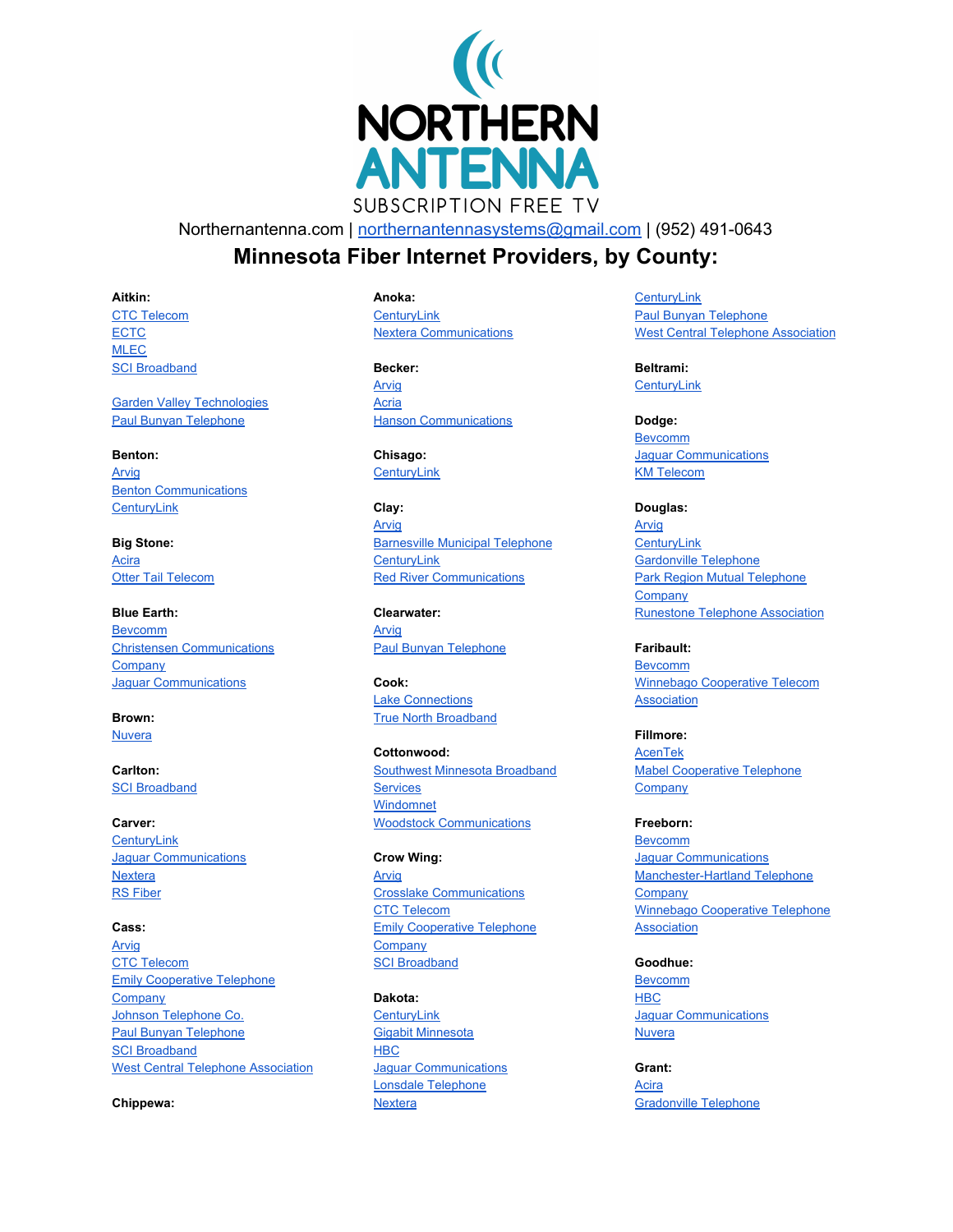Park Region Mutual [Telephone](https://www.parkregion.com/) **[Company](https://www.parkregion.com/)** Runestone Telephone [Association](http://www.runestone.net/)

### **Hennepin:**

**[CenturyLink](https://www.centurylink.com/) [GigabitMinnesota](http://www.gigabitmn.com/)** Jaguar [Communications](https://www.jaguarcommunications.com/) Nextera [Communications](https://nextera.net/) US [Internet](https://fiber.usinternet.com/)

**Houston:** [AcenTek](https://www.acentek.n/) Mabel [Cooperative](http://www.mabeltel.coop/) Telephone **[Company](http://www.mabeltel.coop/)** Spring Grove [Communications](http://www.yourlocal.coop/)

# **Hubbard:**

**[Arvig](https://www.arvig.com/)** Garden Valley [Telephone](http://www.gvtel.com/) Company Paul Bunyan [Telephone](https://paulbunyan.net/) West Central Telephone [Association](https://www.wcta.net/)

**Isanti: [CenturyLink](https://www.centurylink.com/)** [Genesis](https://www.genesiswireless.com/) Fiber Nextera [Communications](https://nextera.net/) [Windstream](https://www.windstream.com/)

**Itasca:** Nextera [Communications](https://nextera.net/) Paul Bunyan [Telephone](https://paulbunyan.net/) SCI [Broadband](http://www.scibroadband.com/)

**Jackson:** Southwest Minnesota [Broadband](http://www.mysmbs.com/) **[Services](http://www.mysmbs.com/)** [Windomnet](https://www.windomnet.com/)

**Kanabec:** Benton [Cooperative](http://www.bctelco.net/) Telephone **[Company](http://www.bctelco.net/)** [Genesis](https://www.genesiswireless.com/) Fiber Nextera [Communications](https://nextera.net/)

**Kittson:** Polar [Telecom](http://www.polarcomm.com/) Wickstrom [Telephone](https://wiktel.com/services.php) Company

**Koochiching:** Paul Bunyan [Telephone](https://paulbunyan.net/) [Sjoberg's](http://trf.mncable.net/) Inc

**Lac qui Parle:** [Acira](http://www.aciracoop.net/)

**Lake:**

Lake [Connections](http://www.lakeconnections.com/) True North [Broadband](https://truenorthbroadband.com/)

**Lake of the Woods:** Garden Valley [Telephone](http://www.gvtel.com/) Company [Sjoberg's](http://trf.mncable.net/) Inc Wickstrom [Telephone](https://wiktel.com/services.php) Company

**Le Sueur:** [Bevcomm](http://www.bevcomm.net/) Jaguar [Communications](https://www.jaguarcommunications.com/) Lonsdale [Telephone](http://lonsdaletel.com/) Company

**Lincoln:** Interstate [Telecommunications](http://www.itc-web.com/) **[Cooperative](http://www.itc-web.com/)** Woodstock [Communications](https://www.woodstocktel.net/)

**Lyon:** Woodstock [Communications](https://www.woodstocktel.net/) **Mahnomen:** [Arvig](https://www.arvig.com/) Garden Valley [Telephone](http://www.gvtel.com/) Company

**Marshall:** Garden Valley [Telephone](http://www.gvtel.com/) Company Polar [Telecom](http://www.polarcomm.com/) [Sjoberg's](http://trf.mncable.net/) Inc Wickstrom [Telephone](https://wiktel.com/services.php) Company

**Martin:** [Bevcomm](http://www.bevcomm.net/)

**McLoed:** RS Fiber [Cooperative](http://www.rsfiber.coop/) TDS [Telecom](https://tdstelecom.com/)

**Meeker:** [Arvig](https://www.arvig.com/) [Broadband](http://broadband-mn.com/) Corp

**Mille Lacs:** Benton [Cooperative](http://www.bctelco.net/) Telephone **[Company](http://www.bctelco.net/) [Milaca](http://www.milaca.net/) Local Link SCI [Broadband](http://www.scibroadband.com/) [Windstream](https://www.windstream.com/)** 

**Morrison: Benton [Cooperative](http://www.bctelco.net/) Telephone [Company](http://www.bctelco.net/)** CTC [Telecom](https://www.goctc.com/) SCI [Broadband](http://www.scibroadband.com/) [Sytek](http://www.sytekcom.com/)

**Mower:** Jaguar [Communications](https://www.jaguarcommunications.com/) **Murray:** Woodstock [Communications](https://www.woodstocktel.net/)

**Nicollet:** Jaguar [Communications](https://www.jaguarcommunications.com/) **RS Fiber [Cooperative](http://www.rsfiber.coop/)** 

**Nobles:** Lismore [Cooperative](http://www.lismoretel.com/) Telephone **[Company](http://www.lismoretel.com/)** Premier [Communications](https://www.mypremieronline.com/) Southwest Minnesota [Broadband](http://www.mysmbs.com/) **[Services](http://www.mysmbs.com/)** 

**Norman:** [Arvig](https://www.arvig.com/) Garden Valley [Telephone](http://www.gvtel.com/) Company [HTC](http://www.halstadtel.com/)

**Olmsted:** [Bevcomm](http://www.bevcomm.net/) **[CenturyLink](https://www.centurylink.com/) [HBC](http://www.hbci.com/)** Jaguar [Communications](https://www.jaguarcom/) KM [Telecom](http://www.kmtel.com/) **[MetroNet](https://www.metronetinc.com/)** 

**Otter Tail:** [Arvig](https://www.arvig.com/) Otter Tail [Telcom](https://www.parkregion.com/) Red River [Communications](https://redrivercomm.com/) Runestone Telephone [Association](http://www.runestone.net/) West Central Telephone [Association](https://www.wcta.net/)

**Pennington:** Garden Valley [Telephone](http://www.gvtel.com/) Company [Sjoberg's](http://trf.mncable.net/) Inc Wickstrom [Telephone](https://wiktel.com/services.php) Company

**Pine:** SCI [Broadband](http://www.scibroadband.com/)

**Pipestone:** Woodstock [Communications](https://www.woodstocktel.net/)

**Polk:** Garden Valley [Telephone](http://www.gvtel.com/) Company **[HTC](http://www.halstadtel.com/)** Wickstrom [Telephone](https://wiktel.com/services.php) Company

**Pope:** [Acira](http://www.aciracoop.net/) Hanson [Communications](http://www.hcinet.net/) Runestone Telephone [Association](http://www.runestone.net/)

**Ramsey:**